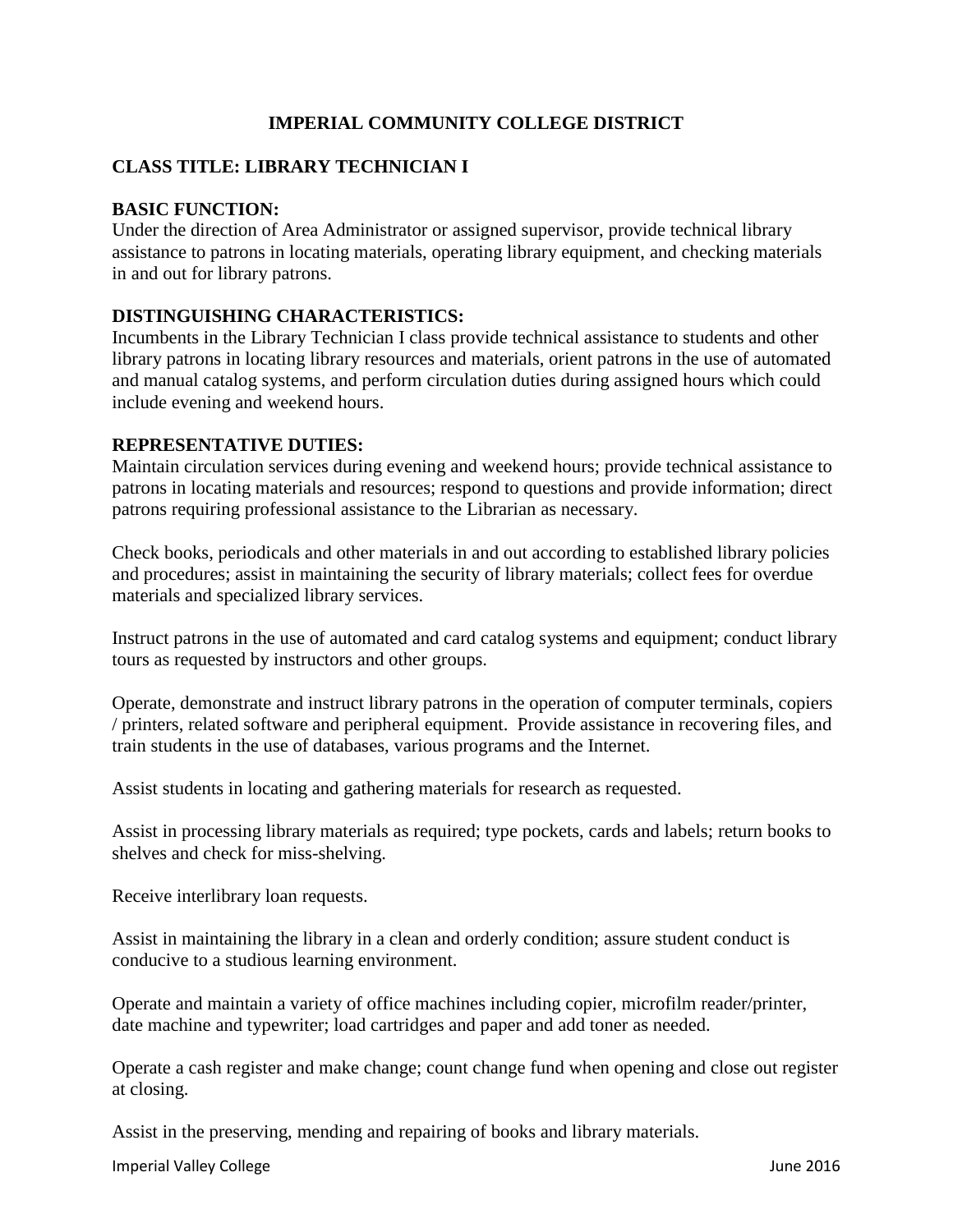Pick up library materials at book drops on campus and return them to the library.

Participate in periodic inventory of the library collection and check for miss-shelving and lost books.

Assist in the statistical record of the In-house use (books being used in the library).

Train and provide work direction to student workers as assigned.

Perform related duties as assigned.

#### **KNOWLEDGE AND ABILITIES:**

KNOWLEDGE OF:

Library policies, procedures and terminology.

Location of various reference materials in the library.

Library collection inventory.

Operation and use of automated and manual cataloging systems.

Operation of library automated systems, office machines and cash register.

Operation of microcomputers and related peripheral equipment.

Operating procedures and practices appropriate to an instructional computer laboratory.

Instructional methods used to assist students in the use of microcomputers and applications software.

Circulation processes and procedures.

Library security measures.

Book Maintenance and Repair.

Modern office practices, procedures and equipment.

Correct English usage, grammar, spelling, punctuation and vocabulary.

Interpersonal skills using tact, patience and courtesy.

Telephone techniques and etiquette.

#### ABILITY TO:

Provide technical assistance to students and staff in locating reference materials, conducting research, and operating office machines and automated equipment.

Assist the Librarian in providing services to patrons during evening and weekend hours.

Check library materials in and out according to established library policies and procedures.

Utilize automated and manual cataloging systems to locate library materials.

Shelve library materials according to established classification criteria.

Operate computer terminals, office machines and cash register.

Work cooperatively with others.

Communicate effectively both orally and in writing.

Bend, stoop, reach and stand for prolonged periods of time.

#### **EDUCATION AND EXPERIENCE:**

Any combination equivalent to: graduation from high

school, completion of specialized coursework in library technical services and two years of library and clerical experience.

#### **WORKING CONDITIONS:**

Work is typically performed at a desk, counter and computer